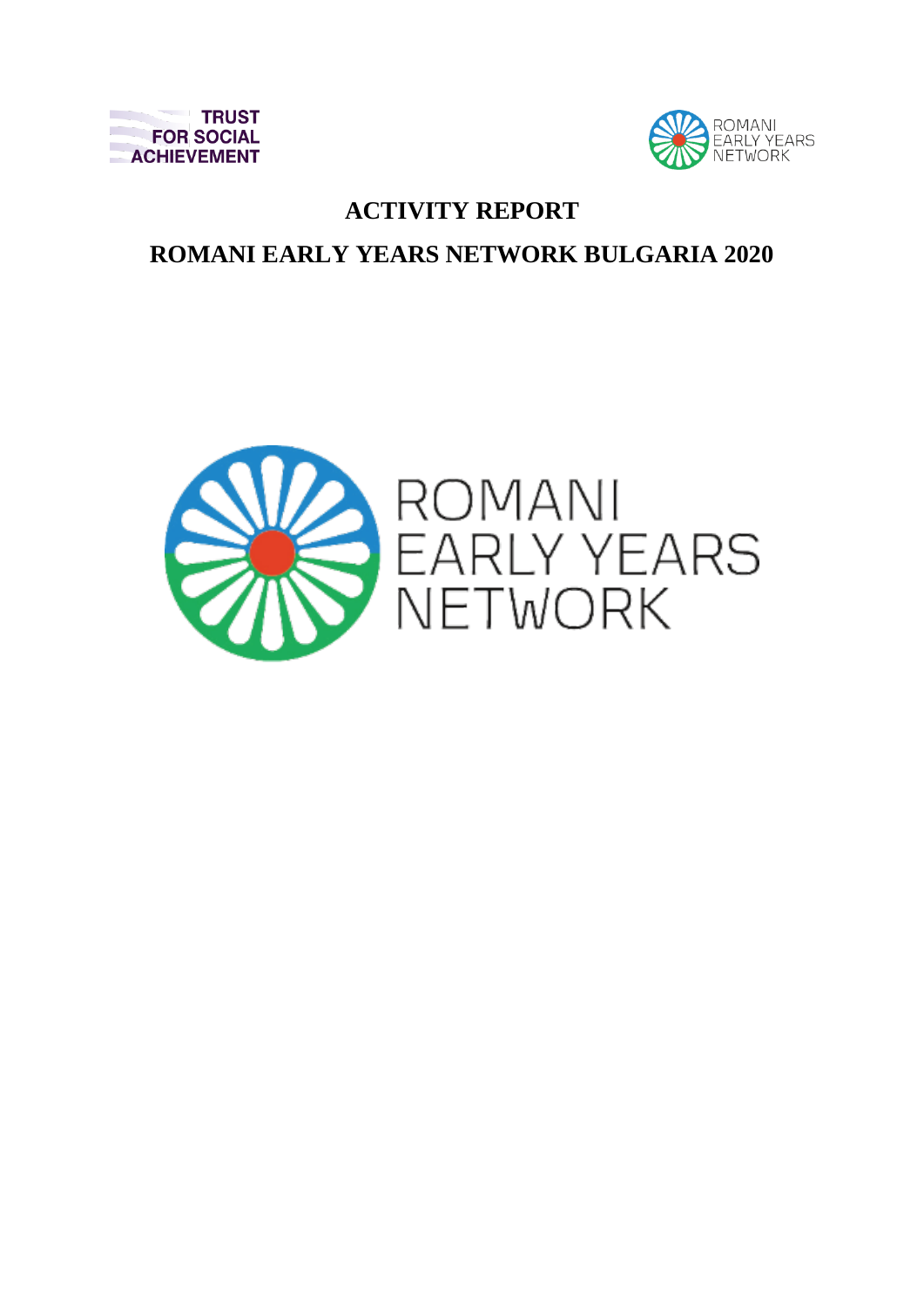## **1. MISSION AND GOALS OF THE NETWORK**

The Romani Early Years Network Bulgaria (the REYN Network) was established in January 2018 and is coordinated by "Trust for Social Achievement" Foundation. The REYN Network aims to support professionals working with children from minority communities, in order to increase the scope and quality of the provided services, and in this way unite efforts to advocate for its members. The Network also supports the development of role models from the Roma community.

The main goals of the REYN Network are:

- To develop the expert capacity among the specialists and support staff, who work with the Roma communities in the field of early childhood development;
- To help increase the number of professionals from the Roma community, working to provide services in early childhood;
- Advocate for the provision of fairer and higher quality services to support the creation of more inclusive systems;
- To provide additional opportunities for internships in nurseries and kindergartens for students of Roma origin.

## **2. ACCOMPLISHED ACTIVITIES**

- **Membership of Romani Early Years Network Bulgaria –** Currently consists of 249 members. Membership is still completely free.
- **Activities of the REYN Network Advisory Board**



Members of the Advisory Board of the REYN Network are: Spaska Mihaylova (Association "New road", Hayredin), Silvia Stancheva (Center "Amalipe", Veliko Turnovo / Shumen), dr. Stefan Stefanov (Association "Thirst for life", Sliven), Desislava Boshnakova (Kindergarten "Detski svyat", Gorna Oryahovitsa), Anahid Mihaylova (Kindergarten "Sluntse", Lukovit), Svetlana Zlateva (Kindergarten "Prolet", Yambol) and dr. Irena Videnova – RHI, Vratsa.

Within 2020, before the announcement of the COVID - 19 pandemic, several public events were planned and implemented, jointly organized by the team of Center "Amalipe" and "Trust for Social Achievement" Foundation. For the first time, some of the most active members of the REYN Network were actively involved in the process of presenting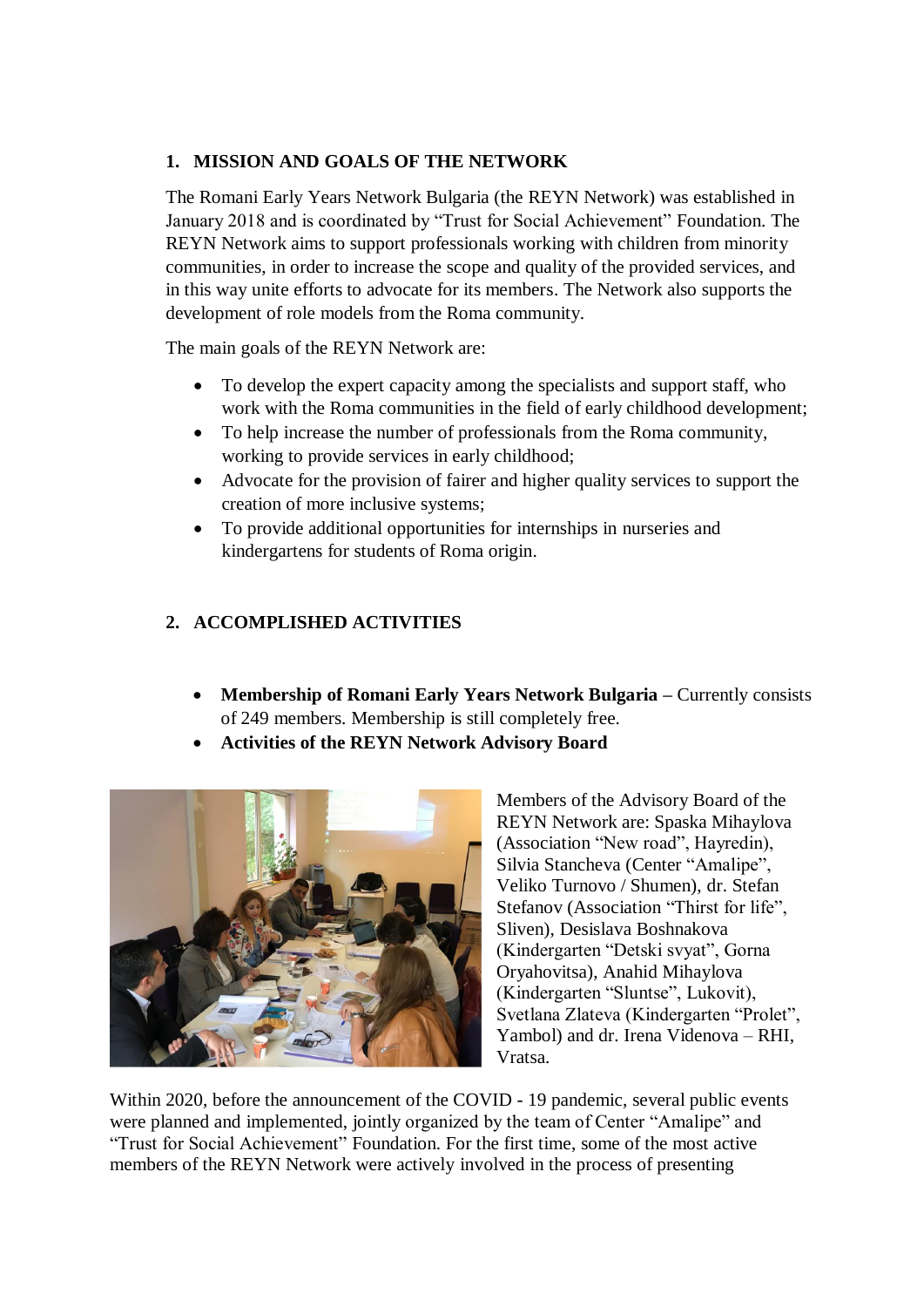successful practices for working with children and families from ethnic minorities, which were presented to a wider audience.



**Strategic meeting of REYN** 

**International in Belgium, Ghent in February 2020 –** during the meeting, the main priorities, and tasks on the agenda of the member countries of REYN International were shared. Sharing the good practices, strengths, and weaknesses of each of the 11 countries helped to create a common project – "*Inclusion and justice for Roma children and families*". According to the project coordinator Alyosha Rudas: "This project will contribute to improving the sustainability of the initiatives within REYN International and its community, its sense of belonging, professionalism and positioning on the international and national stage. The project will also contribute to coordinated and appropriate action, as well as to building on the strengths of the REYN International community as a whole. We are well prepared to meet the needs of Roma communities, and our main goal is to advocate for more supportive and inclusive policies within the EU."

## **Online discussions of the REYN Network**

Pressed by the negative circumstances caused by COVID-19, the activity of the REYN Network was moved entirely online. Despite the limitations and challenges, the TSA team was able to conduct the following online discussions:

- 1. Online discussion on the topic: "**What measures will kindergartens take during the resumption of educational activities – 21.05.2020**" – during the meeting, the main challenges for teachers in the process of restoring classes were discussed. The fact that many teachers encounter something completely unfamiliar to them contributed to the organization of the discussion. During the meeting, various ideas and suggestions were shared to contribute to facilitating the process of adaptation to the new educational environment and activities in educational institutions.
- 2. Online discussion on the topic: **Ideas, comments and suggestions on the content of the proposal submitted to the Ministry of Education and Science for adoption of the "Program for construction, expansion, upgrading and reconstruction of kindergartens and schools for the period 2020-2022" –**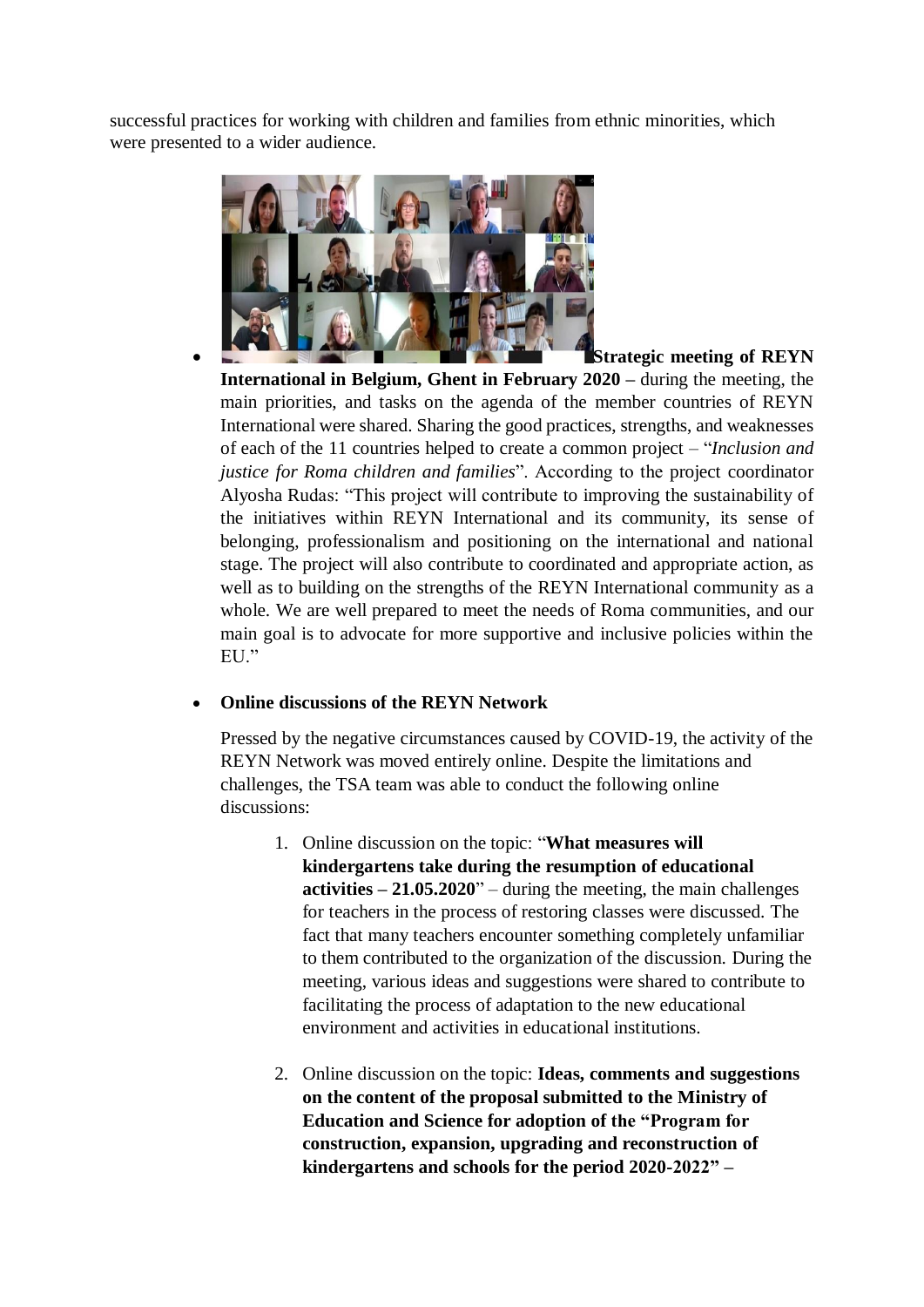**25.06.2020 –** The main purpose of the discussion was entirely advocacy, which contributed to the creation of an opinion on the content of this program, which was sent to the relevant governing bodies on behalf of the entire REYN Network. The discussion helped us to get comments and opinions about the goals and activities of the program, the expected results, its scope, as well as the criteria for eligibility and ranking of the activities under project proposals.

- 3. Online discussion on the topic: **Discussion of the changes in the Law on Pre-school and School Education – 14.07.2020 –** Again the main goal of the discussion was focused on the planning of active advocacy on behalf of the REYN Network. Another main goal of the discussion was to get an expert opinion on the benefits and possible negative effects of teaching four-year-olds in a school environment – a challenge for smaller settlements where there is a school and no kindergarten.
- 4. Online discussion on the topic: **Achievements and challenges in the framework of projects and initiatives funded by the EU – 16.10.2020 –** During the online discussion, the members of REYN Bulgaria shared experiences, achievements, and challenges during their participation in various national programs and projects, funded by the EU Structural Funds. The purpose of the online discussion was to generate new ideas and formulate new activities that we all believe should be supplemented and adopted for funding and implementation by educational institutions in the new program period 2021-2027. The contribution of the REYN Bulgaria members in the online discussion was summarized in a table with comments and recommendations to be included in the process of developing the new operational programs. The proposals were summarized and sent to the European Commission with the assistance of the members of the REYN Advisory Board.
- 5. **Webinar "How to develop socio-emotional skills at an early age?" –** On 18th November 2020, the REYN Network organized webinar on the topic "How to develop socio-emotional skills at an early age". The moderator of the event was Ralitsa Popova, the executive director of Association "Znanie" – Lovech, and an institutional member of the REYN Bulgaria Network. She presented successful practices, as well as projects, aimed at developing socioemotional skills in children, at an early age. The active involvement and participation of the local community in the overall process of building such skills, was pointed out as a successful practice. The main emphasis was placed on the successful interaction between teachers and children, whose mother tongue is different from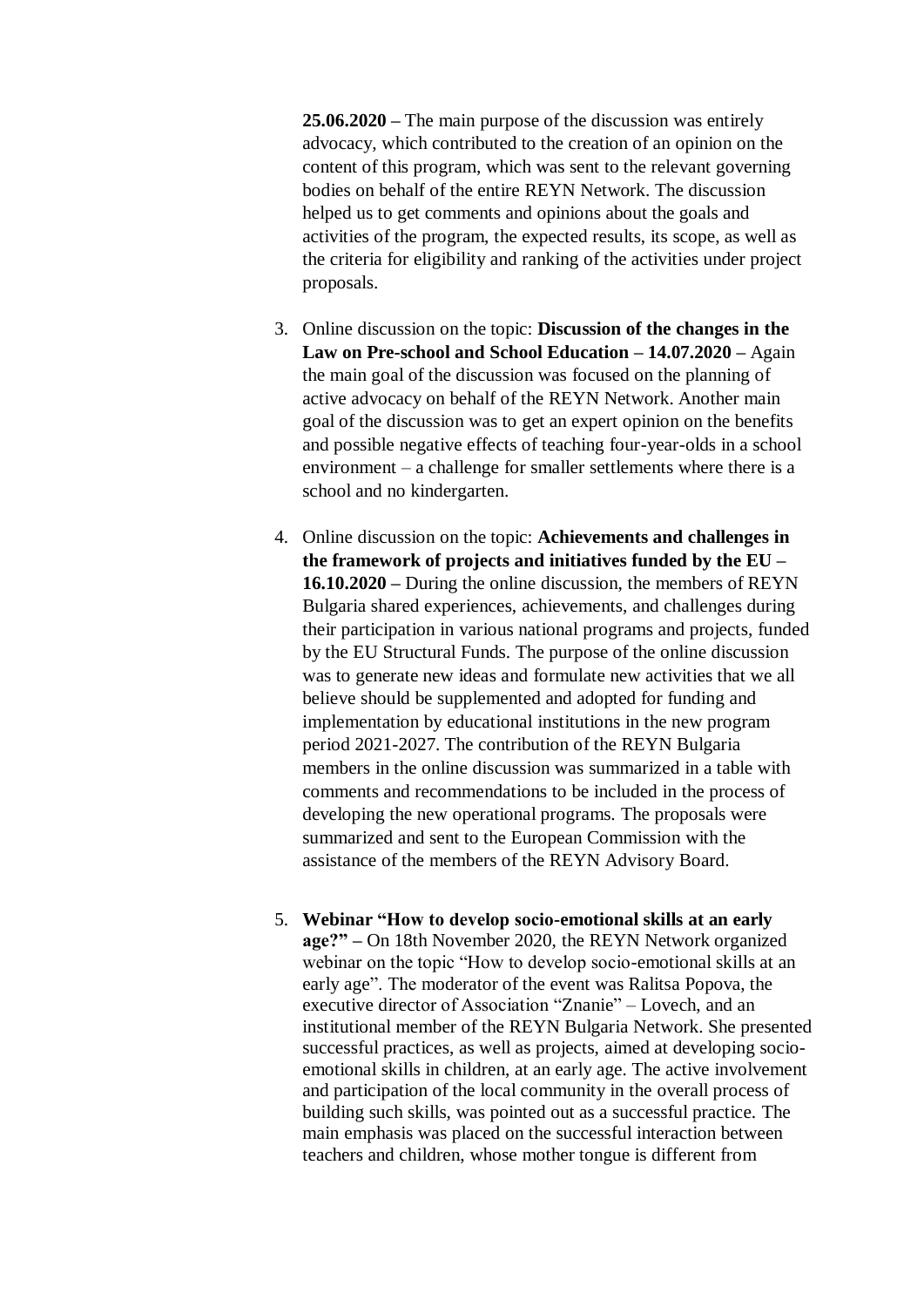Bulgarian and how the environment at kindergarten can affect the development of their linguistic and social skills.

- 6. **Training of trainers within the program "How raise strong and smart children" –** On 01.12.2020 an online training of trainers was held under the Program for small grants "How to raise strong and smart children", an initiative of the REYN Network. The training for trainers was organized and conducted with the help of the "Health and Social development" Foundation – HESED, and its main objectives were the following: Getting the trainers acquainted with the content of the brochure on healthy eating and the training manual for pregnant mothers and mothers with children aged 0-3 years, produced within the initiative "How to raise strong and smart children"; Getting the trainers to gain personal experience with some practical elements of the trainings and their connection to the content of the brochure; Forming a community of trainers for the REYN initiative "How to raise strong and smart children", which shares the values of the project and works for the cause of the healthy eating of children from the Roma community.
- **Launch of the Small Grants Program "How to raise strong and smart children" –** The current REYN Network Small Grants program has the following main objectives:
	- 1. To increase the parents' understanding of the importance of early childhood for the formation of the child's personality and their role in its development.
	- 2. To increase the knowledge and skills of mothers regarding breastfeeding and healthy eating, depending on the age of the child.
	- 3. To increase the motivation and desire of mothers to prepare varied and appropriate food for their children by participation in practical sessions with attached recipes.

The implementation of the program for Small Grants "How to raise strong and smart children" at the national level will be carried out by 10 non-governmental organizations, which will include in their projects over 500 pregnant women from the Roma community and mothers with children aged 0-3. The planned trainings for healthy nutrition of pregnant mothers and mothers with children aged 0-3 years will be carried out in the period January-June 2021.

## **3. PLANNED ACTIVITIES IN 2021**